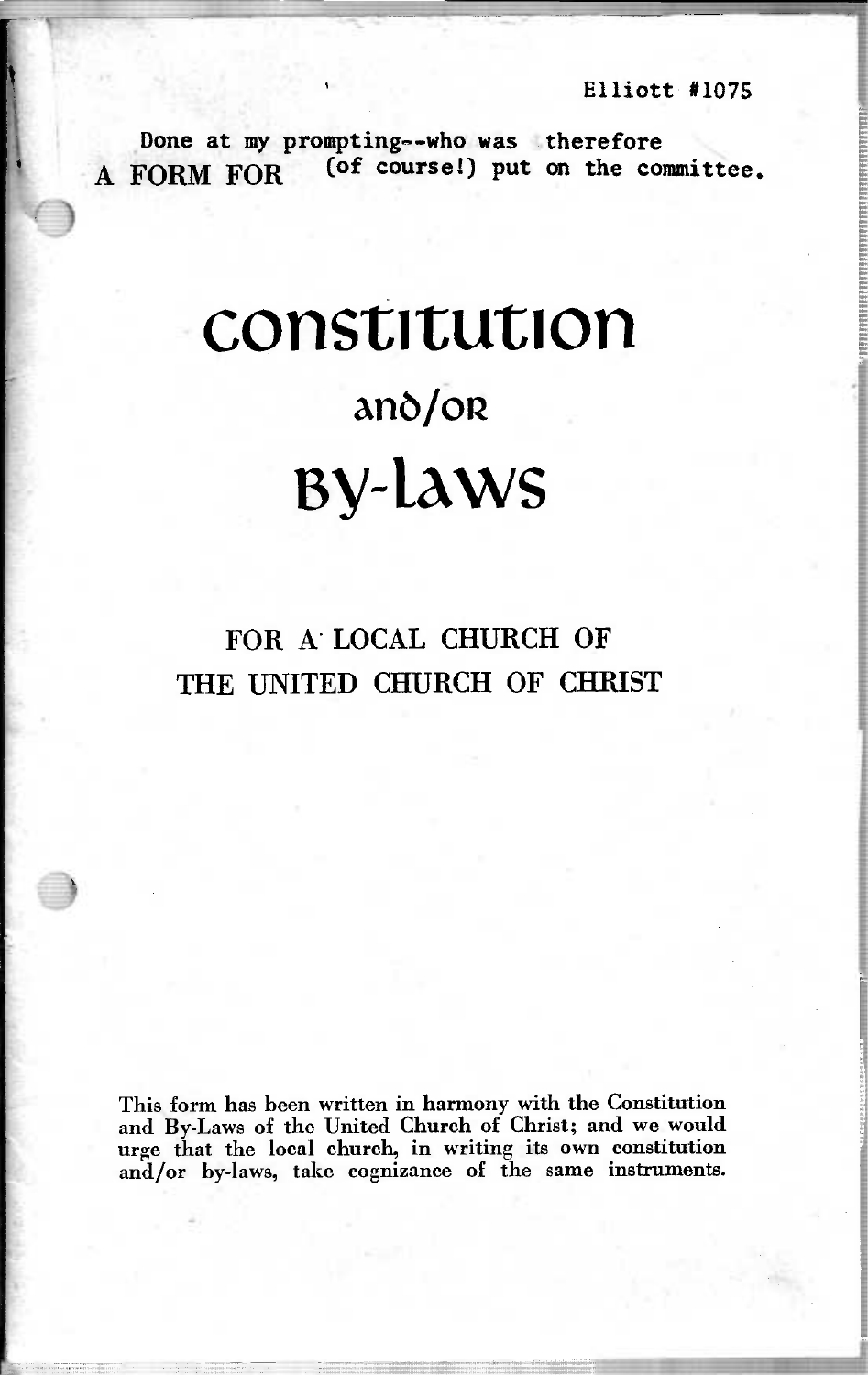# A FORM FOR A CONSTITUTION AND/OR BY-LAWS FOR A LOCAL CHURCH OF THE UNITED CHURCH OF CHRIST

#### **ARTICLE I. NAME**

#### **ARTICLE II. PURPOSE**

**1.** The avowed purpose of this church shall be to worship God, to preach the gospel of Jesus Christ, and to celebrate the Sacraments; to realize Christian fellowship and unity within this church and the Church Universal; to render loving service toward mankind; and to strive for righteousness, justice, and peace.

#### **ARTICLE III. POLITY**

1. This church shall be a part of the United Church of Christ and it shall sustain that relationship to the United Church of Christ described in those portions of the Constitution and By-Laws of the United Church of Christ adopted July 4, 1961 relating to local churches.

2. The government of this church is vested in its members, who exercise the right of control in all its affairs, subject, however, to Laws of the State of relating to (corporations not for profit or ecclesiastical corporations).

#### **ARTICLE IV. FAITH AND COVENANT**

*Faith—This* church acknowledges as its sole Head, Jesus Christ, the Son of God and the Savior of man. It acknowledges as brothers in Christ all who share in this confession. It looks to the Word of God in the Scriptures, and to the presence and power of the Holy Spirit, to prosper its creative and redemptive work in the world. It claims as its own the faith of the historic Church expressed in the ancient creeds and reclaimed in the basic insights of the Protestant Reformers. It affirms the responsibility of the Church in each generation to make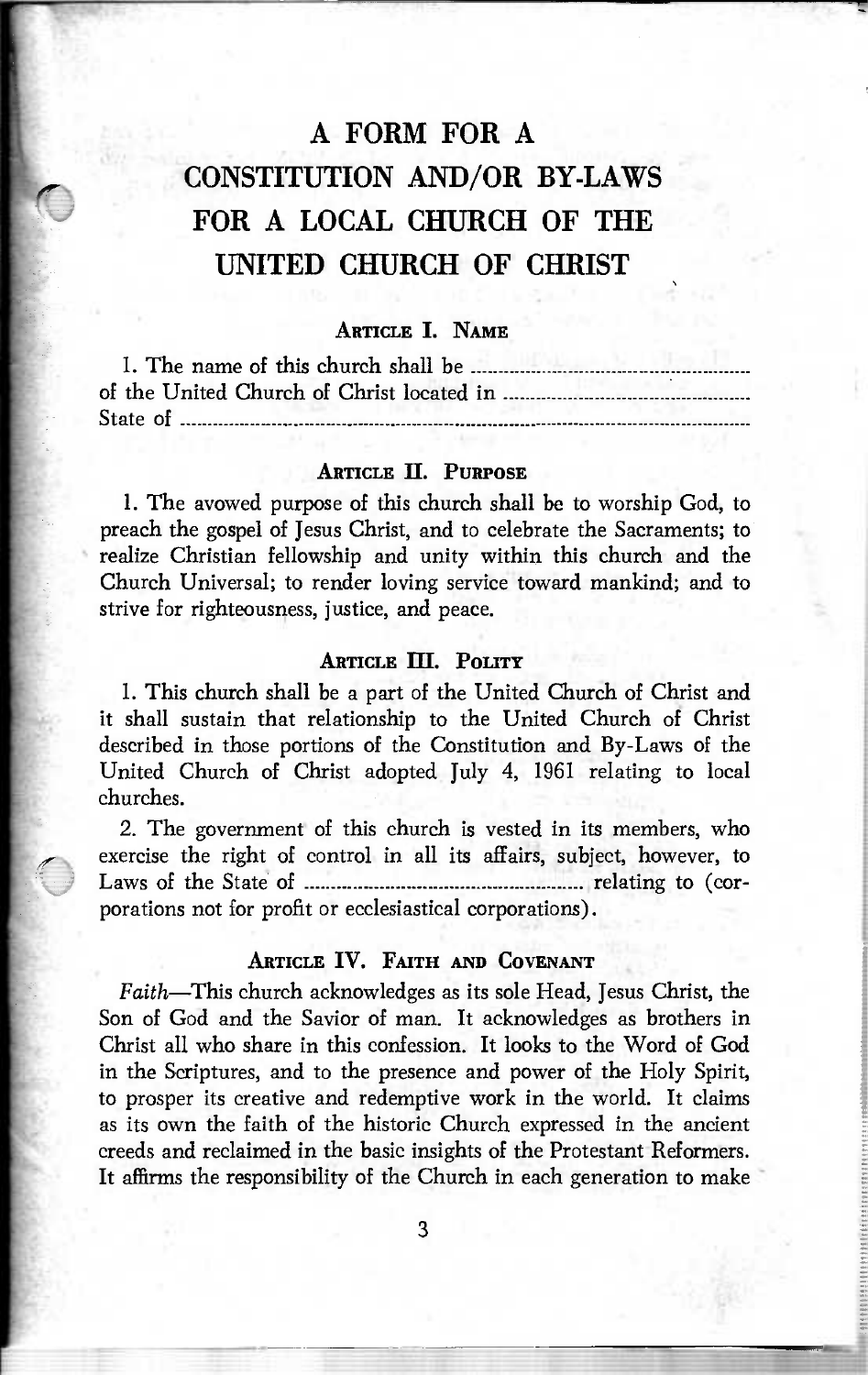this faith its own. In accordance with the teaching of our Lord and the practice prevailing among evangelical Christians, it recognizes two Sacraments: Baptism, and the Lord's Supper or Holy Communion.

One expression of this faith is:

#### "STATEMENT OF FAITH"1

"We believe in God, the Eternal Spirit, Father of our Lord Jesus Christ and our Father, and to his deeds we testify:

He calls the worlds into being, creates man in his own image and sets before him the ways of life and death.

He seeks in holy love to save all people from aimlessness and sin.

He judges men and nations by his righteous will declared through prophets and apostles.

In Jesus Christ, the man of Nazareth, our crucified and risen Lord, he has come to us and shared our common lot, conquering sin and death and reconciling the world to himself.

He bestows upon us his Holy Spirit, creating and renewing the Church of Jesus Christ, binding in covenant faithful people of all ages, tongues, and races.

•

took Cover

He calls us into his Church to accept the cost and joy of discipleship, to be his servants in the service of men, to proclaim the gospel to all the world and resist the powers of evil, to share in Christ's baptism and eat at his table, to join him in his passion and victory.

He promises to all who trust him forgiveness of sins and fullness of grace, courage in the struggle for justice and peace, his presence in trial and rejoicing, and eternal life in his kingdom which has no end.

Blessing and honor, glory and power be unto him. Amen."

Covenant—We covenant one with another to seek and respond to the Word and the will of God. We purpose to walk together in the ways of the Lord, made known and to be made known to us. We hold it to be the mission of the Church to witness to the gospel of Jesus Christ in all the world, while worshipping God, and striving for truth, justice, and peace. As did our fathers, we depend on the Holy Spirit to lead and empower us. We pray for the coming of the kingdom of God, and we look with faith toward the triumph of righteousness and eternal life.

#### **ARTICLE V. MEMBERSHIP**

I. Membership in this church shall be open to any person who has been baptized, has been confirmed, or has made public confession of faith in Jesus Christ as Lord and Savior.

2. Members shall pledge themselves to attend the regular worship of the church and the celebration of the Lord's Supper; to live the Christian life; to share in the life and work of the church; to contribute to its support and benevolences; and to seek diligently the spiritual welfare of the membership and the community.

3. Any member may, on his own request, be granted a letter of transfer. If wishing to join a body not in fellowship with this church, he may be dismissed with a certificate of church membership.

If, because of change of faith or for other reasons not involving unchristian conduct, a member requests in writing to be released from his membership obligations, the church shall patiently endeavor to secure his continuance in its fellowship; but failing in such effort, the church may grant the request and terminate his membership. Such a request shall be approved by the Senior Pastor and the Council, and the Secretary and/or Clerk shall issue the appropriate letter of release.

4. A member whose address has long been unknown or who for a period of two years, in spite of spiritual care, has not attended the church's worship or contributed to its support, may, by recommendation of the Board or Committee of Fellowship and vote of the Council, be removed from the membership roll and placed on a conditional list. If, after the expiration of a year, the relationship remains unchanged, the name may be dropped from the conditional roll by a further vote of the Council.

5. If a member persistently breaches his covenant vows, the Elders and/or Deacons, after due notice has been given to him, a hearing

<sup>&</sup>lt;sup>1</sup> Approved by the Second General Synod of the United Church of Christ held in Oberlin, Ohio, July 5-9, 1959 and submitted to the Synods Conferences, Associations and Churches for their approval and use. The General Synod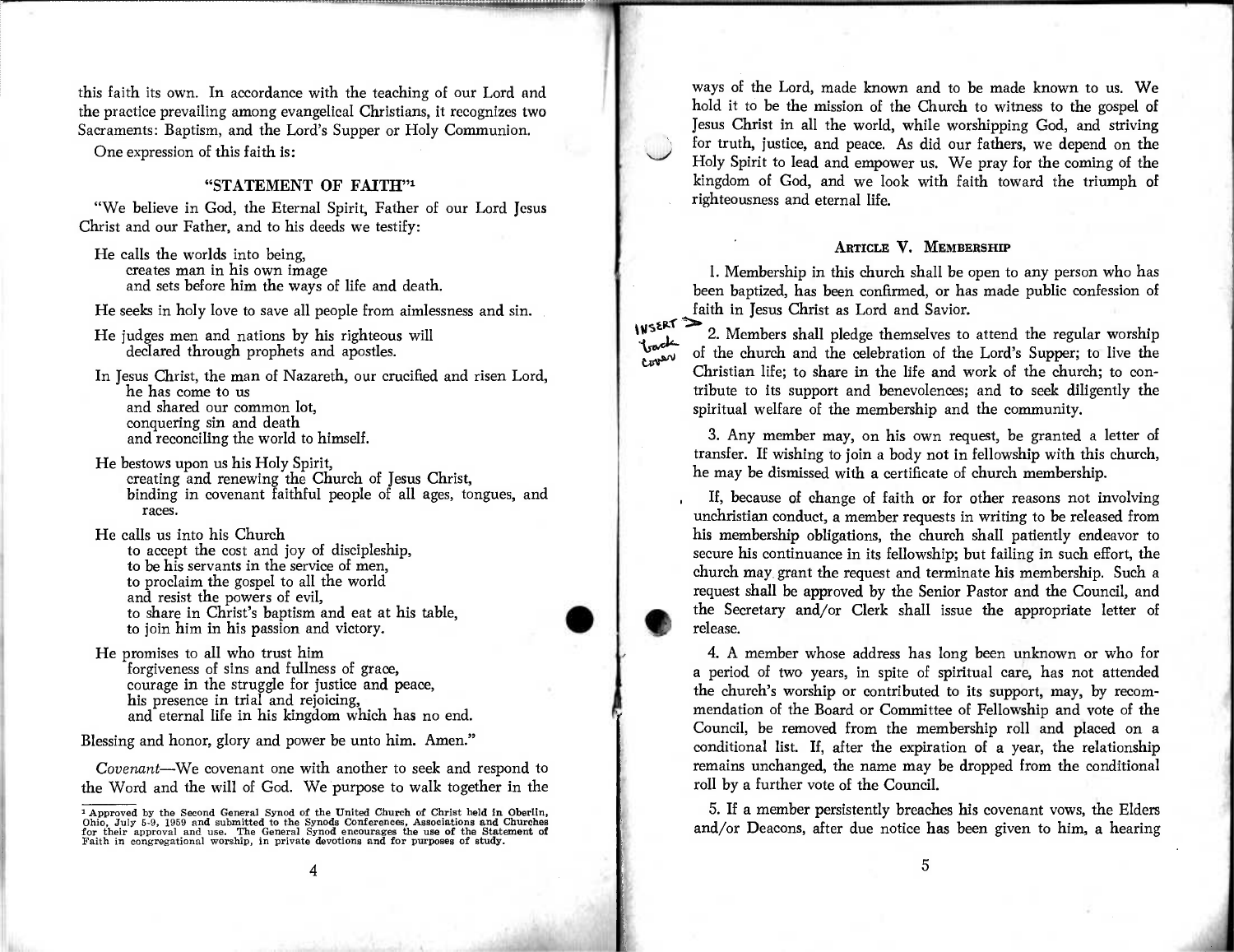before the Council has been offered him, and faithful efforts have been made to bring him to amendment in accordance with the law of Christ, may censure him, or suspend or terminate his membership.

#### **ARTICLE VI. GOVERNING BODY**

**1.** The governing body of this church shall be the membership assembled in church meeting. The vote of a majority of members present at the meeting shall be the action of the church. A quorum shall consist of  $\ldots$   $\ldots$   $\%$  of the members. (Do not make this percentage too large.)

#### **ARTICLE VII. COUNCIL**

1. The Council shall be the executive body of this church. It shall be composed of the Pastor or Pastors, the Elders and/or Deacons, the Trustees, and the Members-at-Large. One-half of its members shall constitute a quorum.

2. The Council shall organize itself each year, electing a Chairman (President), a Vice-Chairman (Vice-President), a Secretary (Clerk), and a Treasurer; and shall form such boards or committees as will serve to further the purpose of the church. (NOTE: The following are suggested:

| Worship                 |
|-------------------------|
| Christian Education     |
| Stewardship             |
| Fellowship              |
| Evangelism              |
| Christian Social Action |
| Finance                 |
| others                  |
|                         |

3. If the church is part of a pastoral charge composed of two or more churches, the members of the Council shall be members of a Joint Council to which shall be committed the common interests of these churches.

4. Elders and/or Deacons, Trustees, and Members-at-Large shall be elected by majority vote cast at a church meeting. They shall be elected for years. In order to provide continuity, not more than ................. of each office should become vacant in any one year. (Note: Each church should have at least two Elders and/or Deacons and two Trustees and two Members-at-Large.)

S. Nominations shall be made for the offices of Elders and/or Deacons, Trustees and Members-at-Large by a committee appointed each year by the Council or Elected by the church at a previous annual meeting. Public notice of such nominations shall be given from the pulpit or by bulletin or letter at least two weeks before the election. Other nominations may be made from the floor at the meeting at which the election is held.

6. When elected, the Elders and/or Deacons, shall be publicly ordained to or installed in their respective offices. Trustees and Members-at-Large shall be installed.

7. Vacancies on the Council shall be filled by the Council for the unexpired terms.

8. The Council shall be the policy-making body and shall transact the business of the church, make provision for the determining and raising of the current expense budget as well as for our Christian World Mission and benevolences, and provide for the auditing of financial accounts and for the adequate support of the staff. It shall keep a complete and accurate record of its proceedings, be the custodian of all church records, and report to the church at its regular and special mettings. All acts and deliberations of the Council are subject to the will of and revision by the governing body. (NOTE: In some states it is advisable to define as legal trustees all members of the Council).

9. The Council shall instruct the proper officers on all fiscal matters, including the payment of bills; with monthly review by the Council.

10. The Council may authorize any extraordinary expense if funds are available; but if borrowing exceeds \$................, it must receive the approval of the church.

11. In addition to the stated boards or committees the Council shall appoint such other committees as it may deem necessary.

12. The Council shall meet at least once every month for the transaction of such business as may properly come before it. (Meetings normally should include prayer and study and should emphasize policy deliberations.) Special meetings are subject to the Chairman's call.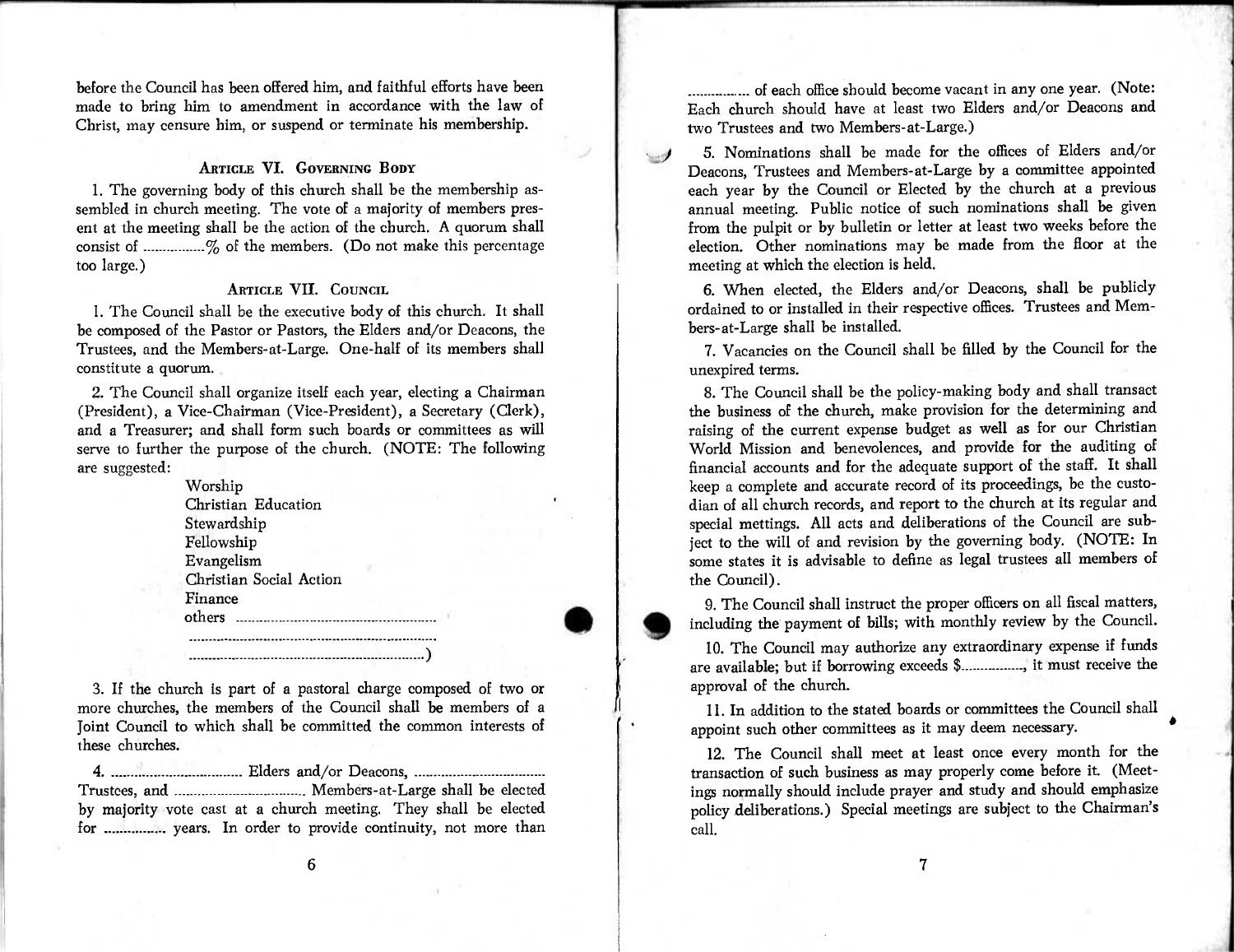#### **ELDERS AND/OR DEACONS**

13. Elders and/or Deacons are members of the church elected by the church and ordained to or installed in their office. They shall assist and support the Pastor in the spiritual affairs of the church. They shall provide the elements for the Lord's Supper and, when invited by the Pastor, shall aid in their distribution. They shall have jurisdiction in matters of discipline except in the case of the Pastor. Elders and/or Deacons shall take heed to the high calling of their office, guarding faithfully all the spiritual interests of the church, maintaining order in the house of God, visiting the sick, and ministering to the edification and comfort of all.

#### **TRUSTEES**

14. Trustees are members of the church elected by the church and installed in their office. They shall have the care and custody of the property of the church as a sacred trust, whether real or personal, in accordance with the provisions of the Articles of Incorporation and this Constitution and By-Laws and under direction of the Council. (Churches desiring to do so may commit this authority to the total membership of the Council.)

#### **MEMBERS-AT-LARGE**

15. Members-at-Large are members of the church elected by the church and installed in their office. They should be such persons as can assume leadership in the various boards or committees of the Council.

#### **ARTICLE VIII. PASTOR**

1. It shall be the responsibility of the Pulpit Committee, appointed by the council, to seek a candidate for a vacancy in the office of Pastor.

2. As soon as a pastoral vacancy occurs, it shall be reported to the Conference Executive.

**<sup>4</sup>**3. In filling a vacancy or in securing supply ministers for the period of vacancy, the Pulpit Committee may seek the counsel of the Conference Placement Committee.

4. The Pulpit Committee may request the Conference Executive to secure relevant information about any minister whom it wishes to consider for the vacancy.

5. Any minister may confer with the Conference Executive concerning a pastoral vacancy. At the minister's request, his name shall be submitted by the Conference Executive for consideration by the local church committee.

6. The Pulpit Committee shall present to the church the name of the candidate it recommends to fill the vacancy. A favorable vote of the church constitutes a call.

7. In the call, the terms of the relationship shall be stated, including the agreement of the church to participate in the Pension Fund of the United Church of Christ, the Ministers' Health Insurance Program, and other terms agreed between the candidate and the Committee. The minister, the church, the Association, and the Conference Executive shall each receive a copy of the call.

8. When a minister accepts a call to this church, the church and he shall join in requesting the Association to arrange for a service of installation or recognition. A report of this service shall be signed by the proper officer of the Association and by the Conference Executive, and copies shall be sent to the Secretary of the United Church of Christ and to the Council for Church and Ministry.

9. The Pastor shall be elected for an indefinite period. In order to terminate this relationship, three months' notice shall be given by either party. The procedure shall be in accordance with the Constitution and By-Laws of the United Church of Christ.

10. When either party decides to terminate the relationship, the termination shall be by action of the Church Council, and notice of such termination shall be sent by the Chairman of the Council to the Conference Executive and to the Association for appropriate action.

11. Brotherly discipline of the Pastor shall be in conformity with the Constitution and By-Laws of the United Church of Christ.

12. The church may at its discretion choose an Associate or Assistant Pastor(s).

#### **ARTICLE IX. CABINET**

1. The Cabinet shall consist of the Council representatives and duly elected representatives of the church organizations. The purpose of the Cabinet is to coordinate and promote the entire program of the church. It shall meet at least quarterly and be subject to the call of the Council. (NOTE: In the event that a Cabinet is not desired, its

8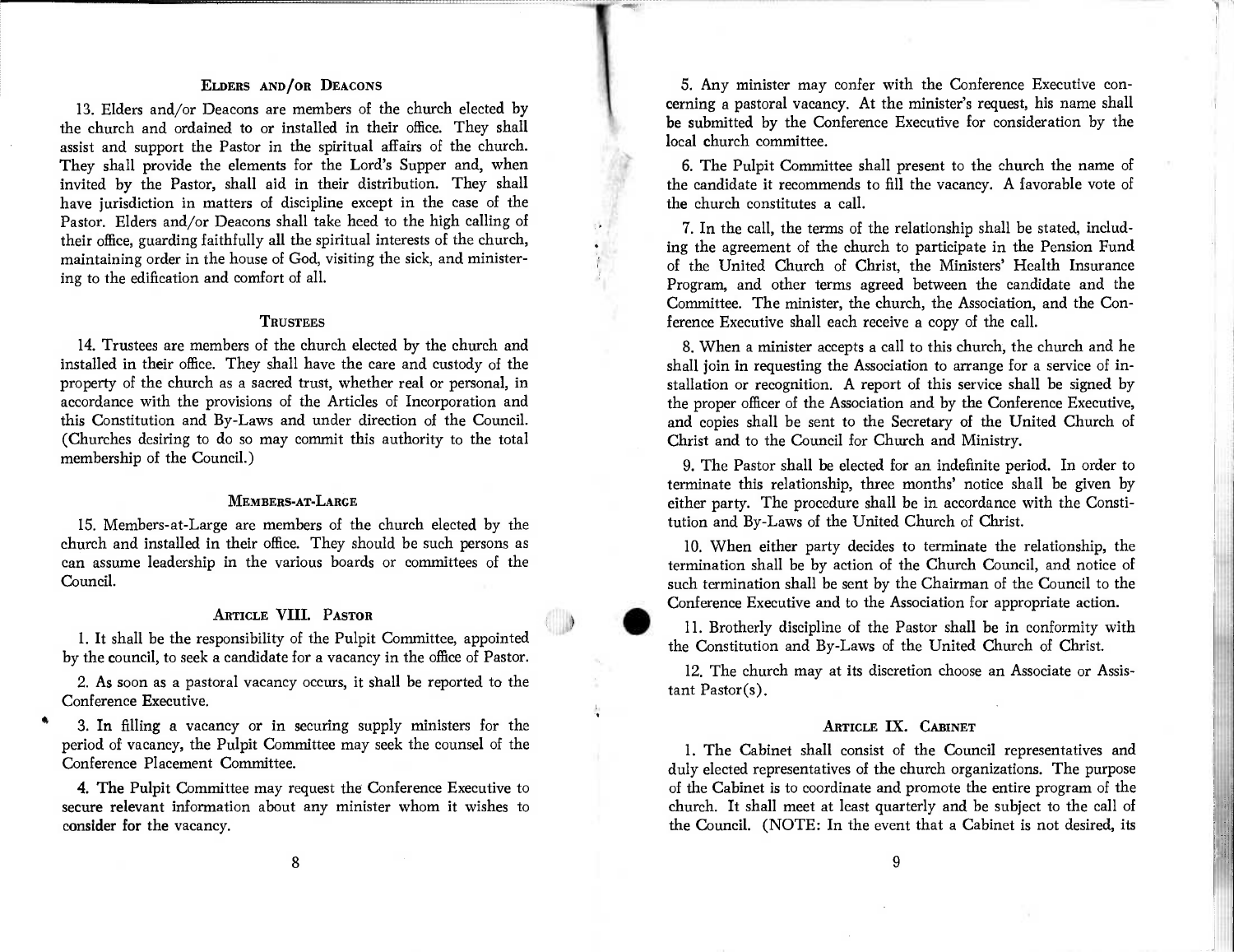functions shall be performed by the Council, with the Members-at-Large serving as representatives of the organizational life of the church.)

#### **ARTICLE X. PROPERTY**

*1. For incorporated churches—The* church may in its corporate name sue or be sued, acquire by purchase, gift, devise, bequest or otherwise and own, hold, invest, reinvest or dispose of property both real and personal for such work as the church may undertake and may purchase, own, receive, hold, manage, care for and transfer, rent, lease, mortgage or otherwise encumber, sell, assign, transfer and convey such property for the general purposes of the church; it may receive and hold in trust both real and personal property and invest and reinvest the same and make any contracts for promoting the objects and purposes of the church.

*For unincorporated* churches—The Board of Trustees in the church name may sue or be sued, acquire by purchase, gift, devise, bequest or otherwise and own, hold, invest, reinvest or dispose of property both real and personal for such work as the church may undertake and may purchase, own, receive, hold, manage, care for and transfer, rent, lease, mortgage or otherwise encumber, sell, assign, transfer and convey such property for the general purposes of the church; they may receive and hold in trust both real and personal property and invest and reinvest the same and make any contracts for promoting the objects and purposes of the church.

2. Upon dissolution of the church, its assets and all property and interests of which it shall then be possessed, including any devise, bequest, gift or grant contained in any will or other instrument, in trust or otherwise, made before or after such dissolution, shall be transferred to (your) Conference of the United Church of Christ. (This is not required by the General Synod, and we want to make it plain that the United Church stands firmly on Article 21 of the Constitution but under the Internal Revenue Service regulations, if there is not a specific disavowal that the assets on dissolution will be distributed to the membership, the church will not qualify as an exempt organization. See Internal Revenue Code Sec. 501 (c) (3) and the regulations thereunder.)

#### **ARTICLE XI. CHURCH MEETINGS**

**#.14. MI MAI t1.1 {In** IMHTEMBII

**I.** The Annual Meeting of the church shall be held in the month of At this meeting, the Council, the officers of the church, the Pastor(s), and all church organizations shall submit their annual reports in writing.

2. Special church meetings may be called by the Council or by a petition to the Council signed by not less than ................ percent of the members. The Council shall call such meetings within three weeks from receipt of the petition, and adequate notice of such meeting shall be sent to the membership by the Secretary (Clerk).

#### **ARTICLE XII. RULES OF ORDER**

**1.** *Robert's Rules of Order* shall be the parliamentary authority for all matters of procedure not specifically covered by this Constitution and/or By-Laws.

#### **ARTICLE XIII. AMENDMENTS**

**1.** Amendments to this Constitution and/or By-Laws may be made at any duly called church meeting by a two-thirds affirmative vote of the members present, public announcement of the text of the proposed amndment(s) having been made two weeks prior to the meeting.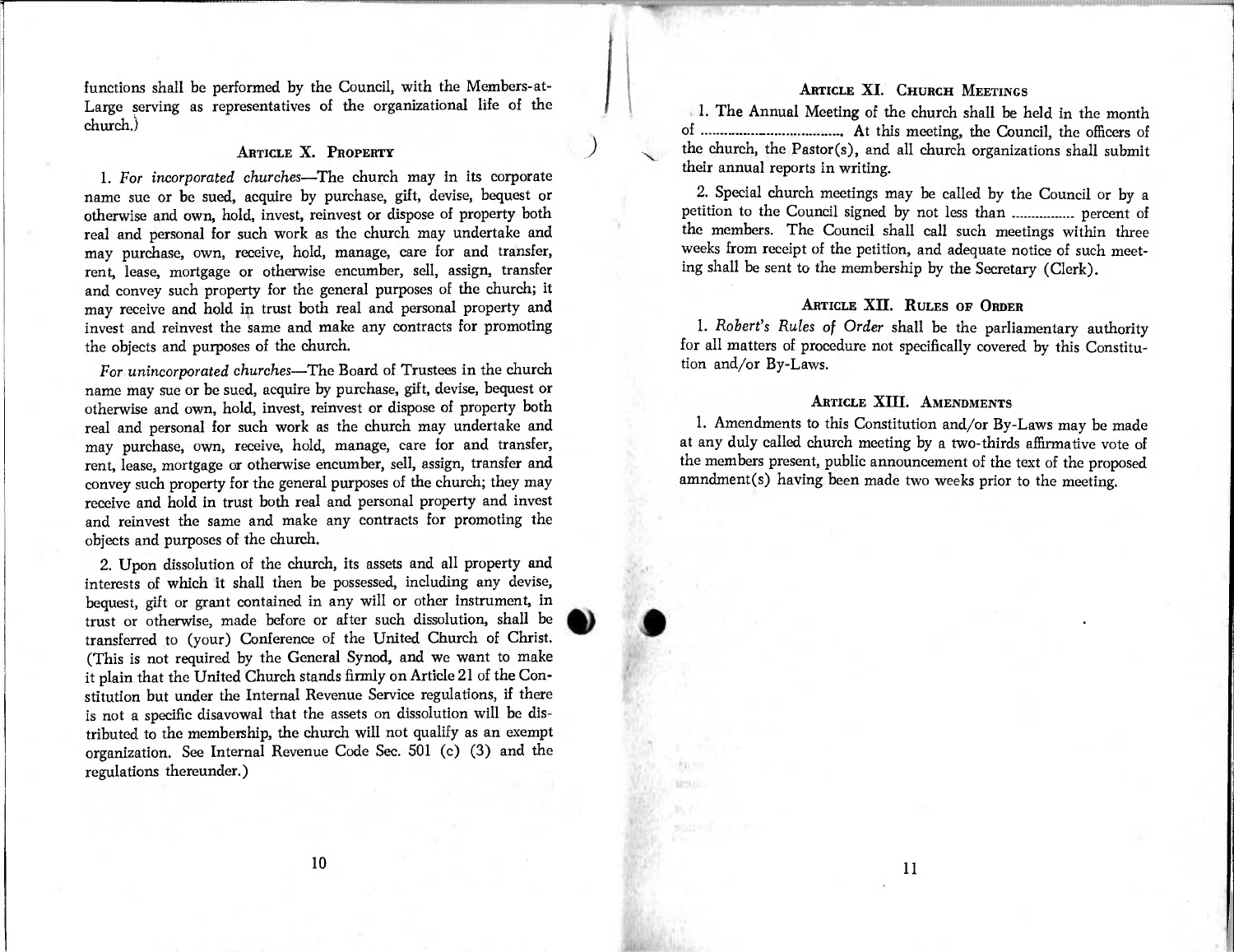### COMMENTARY  $\bigcup$ -

1. The term "Constitution and/or By-Laws" means that churches will variously designate their ordering instrument(s).

2. Whenever possible, the committee has followed the nomenclature of the United Church of Christ. Instances are "church" instead of "congregation," and "Council" instead of "Consistory" or "Official Board."

3. For one office our two heritages have two words, "Elder" and "Deacon." Furthermore, some churches divide this function into two offices. Thus the term "Elders and/or Deacons."

4. The executive authority in the local church is in a single body, expressing the truth that the spiritual and the temporal are inseparable.

5. In the article on membership no provision is made that either the Elders and/or Deacons or the whole membership shall vote upon receiving a person into membership in the church. Some congregations will undoubtedly want to provide for such a vote either by the congregation as a whole or by the Elders and/or Deacons, since this is the traditional way. However, it might be considered that if the church belongs to Christ, what group of members has a right to vote to bar anybody from membership? Anyone who acknowledges Jesus Christ as Lord and wishes to share in the fellowship of the church ought to be eligible for membership.

6. Many churches may not wish to permit underage members to vote.

7. For churches in process of formation or of re-examination of their order, this form may prove of value as representing a confluence and a projection of our two streams of historic experience.

8. Church order is no goal in itself, for order in the Christian church is a servant of freedom in Christ. "All things should be done ... in order" (I Cor. 14: 40) for the avoidance of unnecessary waste and grief, thus freeing the church to its essential ministries.

9. Because church order is functional, every structure is tentative; and each local church should from time to time take a courageous look at its form. In addition to the present instrument, a church may wish to examine the constitution and/or by-laws of other churches.

10. Democracy, in the church as in the surrounding culture, is a prudential steering between tyranny and anarchy. The governance of God cannot be equated with it, nor the discovery of God's will with nny human ordering principle. Rather, it lies above and under and beyond, "that your faith might not rest in the wisdom of man but in the power of God" (I Cor. 2: 5).

#### THE COMMITTEE

## DR. JAMES W. LENHART, *Chairman*  DR. OTTO C. BASSLER Da. WILLIS E. ELLIOTT DR. WILBUR E. TREXLER

Order additional copies at 10 cents each from CENTRAL DISTRIBUTION CENTER 1505 Race Street Philadelphia 2, Pa.

EC-0563-20M Eden